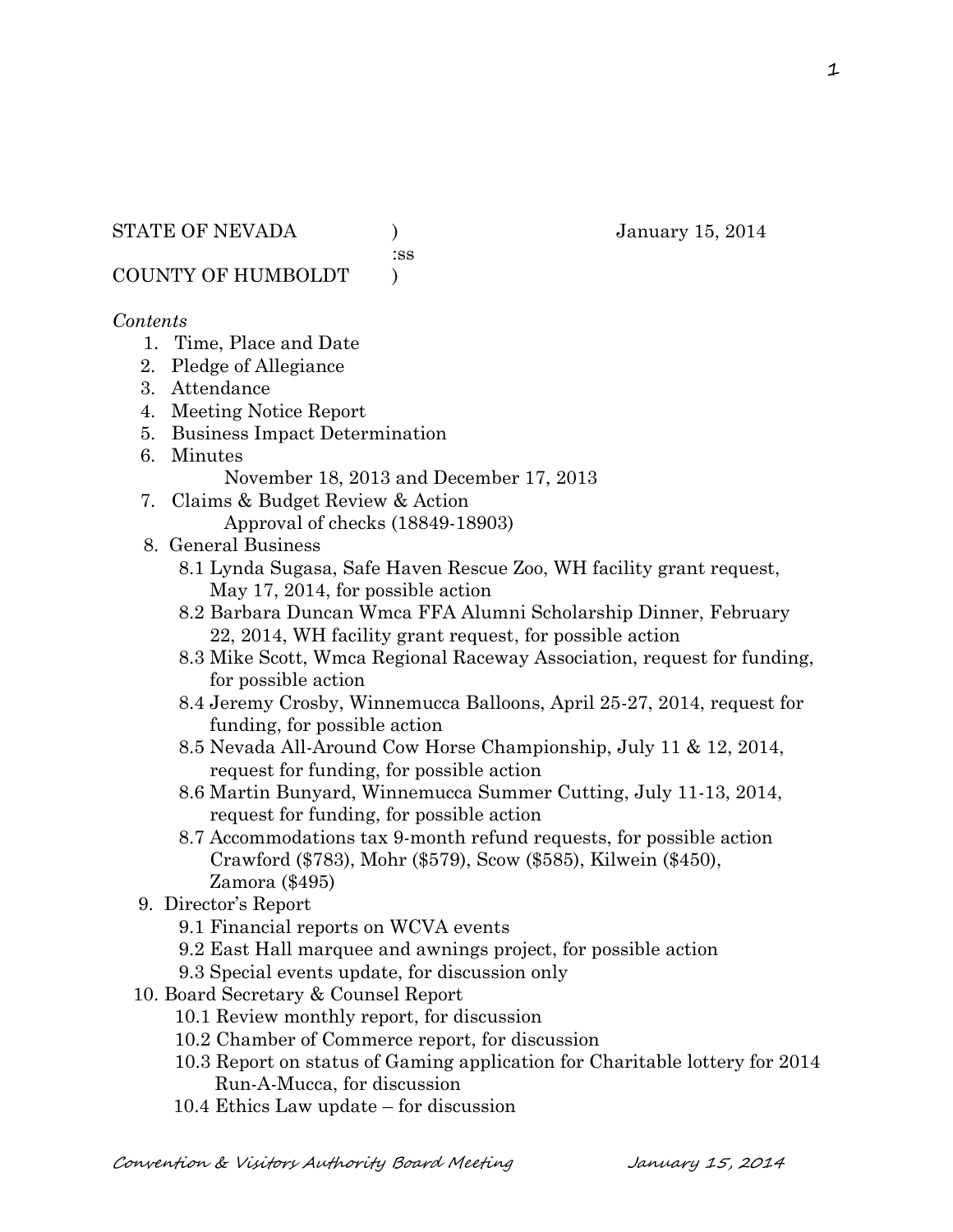#### 11. Board Administrator

- 11.1 December Financial reports
- 11.2 Approval of FY 2013 Audit Report or authority to gather approval by phone on or before January 29, 2014, for possible action
- 12. Other Reports
- 13. Next Meeting Date
- 14. Adjournment

#### **MINUTES, JANUARY 15, 2014**

**1. Time, Place and Date.** The Winnemucca Convention and Visitors Authority met in regular session in full conformity with the law at the Winnemucca Convention Center, East Hall, Winnemucca, Nevada at 4:00 pm on Wednesday, January 15, 2014 with Chairman Terry Boyle presiding.

#### **2. Pledge of Allegiance.**

|                      | <b>3. Attendance.</b> Convention and Visitors Authority Board Officials Present: |
|----------------------|----------------------------------------------------------------------------------|
| Terry Boyle          | Chairman and Hotel Representative                                                |
| Rodd William Stowell | Vice Chairman and Business Representative                                        |
| Don Stoker           | Treasurer and Motel Representative                                               |
| Jim Billingsley      | City Representative                                                              |
| Dan Cassinelli       | County Representative                                                            |
| Bill Macdonald       | Secretary and Counsel                                                            |
| Kendall Swensen      | Board Administrator                                                              |

*Convention and Visitors Authority Board Officials Absent:* None

| <b>Staff Members Present:</b><br>Kim Petersen | Director                            |
|-----------------------------------------------|-------------------------------------|
| <b>Shelly Noble</b>                           | Administrative Clerk                |
| <b>Staff Members Absent:</b>                  |                                     |
| None                                          |                                     |
| <i>Others Present:</i>                        |                                     |
| Joyce Sheen                                   | Humboldt Sun                        |
| Martin Bunyard                                | No Nev Reined Cow Horse Association |
| Dave Grashuis                                 | <b>G-M</b> Productions              |
| Meri Coury                                    | Winnemucca Balloons                 |
| Kimberly Madrid                               | Winnemucca Balloons                 |
| Jeremy Crosby                                 | Winnemucca Balloons                 |
| <b>Brian Stone</b>                            | Winners Inn                         |
| Ron Jenkins                                   | Wmca Regional Raceway Association   |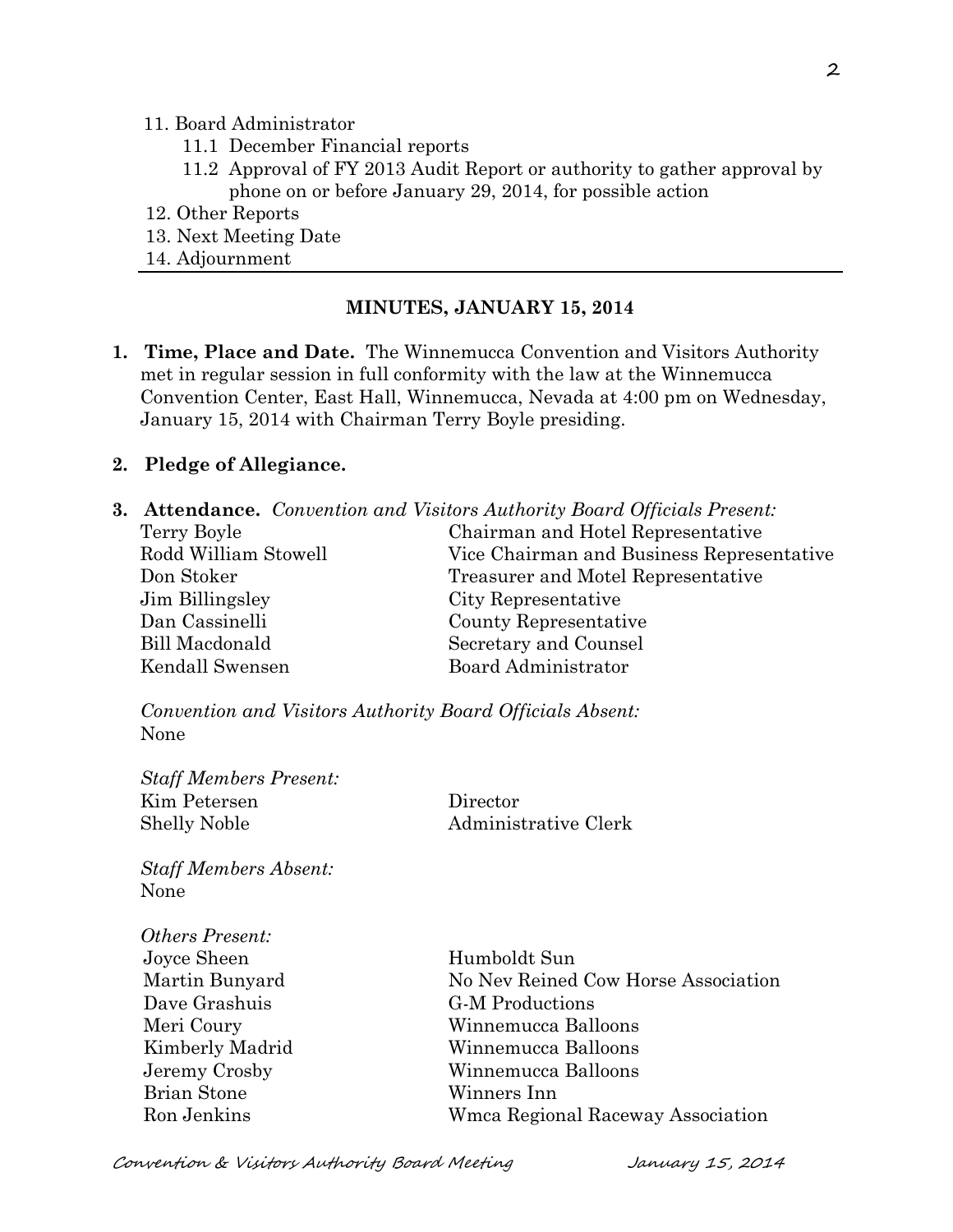| Dave Jenkins    | Wmca Regional Raceway Association |
|-----------------|-----------------------------------|
| Nate Blanton    | Wmca Regional Raceway Association |
| Mike Scott      | Wmca Regional Raceway Association |
| Shawn LaRocque  | Wmca Regional Raceway Association |
| Melinda Roysdon | Wmca Regional Raceway Association |
| R. Gardner      | Wmca Regional Raceway Association |
| Michelle Urain  | Wmca FFA Alumni Association       |
|                 |                                   |

#### **4. Meeting Notice Report.**

Chairman Boyle reported that notice, including meeting agenda, was posted by Shelly Noble by 9:00 am Friday, January 10, 2014 at Humboldt County Library, Court House, Post Office, City Hall and Convention Center West Hall. No persons have requested mailed notice during the past six months.

- **5. Business Impact Determination.** After review of the January 15, 2014 agenda, *Don Stoker made a motion that no proposed agenda item is likely to impose a direct and significant economic burden on a business or directly restrict formation, operation, or expansion of a business. The motion carried, 4-0. Jim Billingsley was not present for this vote.*
- **6. Minutes.**

Prior meeting minutes, November 18, 2013.

*Don Stoker made a motion to accept the minutes of the November 18, 2013 meeting. Motion carried, 3-0. Terry Boyle abstained since he was unable to attend this meeting. Jim Billingsley was not present for this vote.*

Prior meeting minutes, December 17, 2013.

*Terry Boyle made a motion to accept the minutes of the December 17, 2013 meeting. Motion carried, 3-0. Dan Cassinelli abstained since he was unable to attend this meeting. Jim Billingsley was not present for this vote.*

**7. Claims.** The following claims were submitted for payment and approved on December 17, 2013:

| BANK ACCOUNT      | <b>CHECK NUMBERS</b> | <b>AMOUNT</b> |
|-------------------|----------------------|---------------|
| Nevada State Bank | 18849-18903          | \$172,207.09  |

*Don Stoker made a motion to approve all claims as submitted. The motion carried, 4-0. Jim Billingsley was not present for this vote.*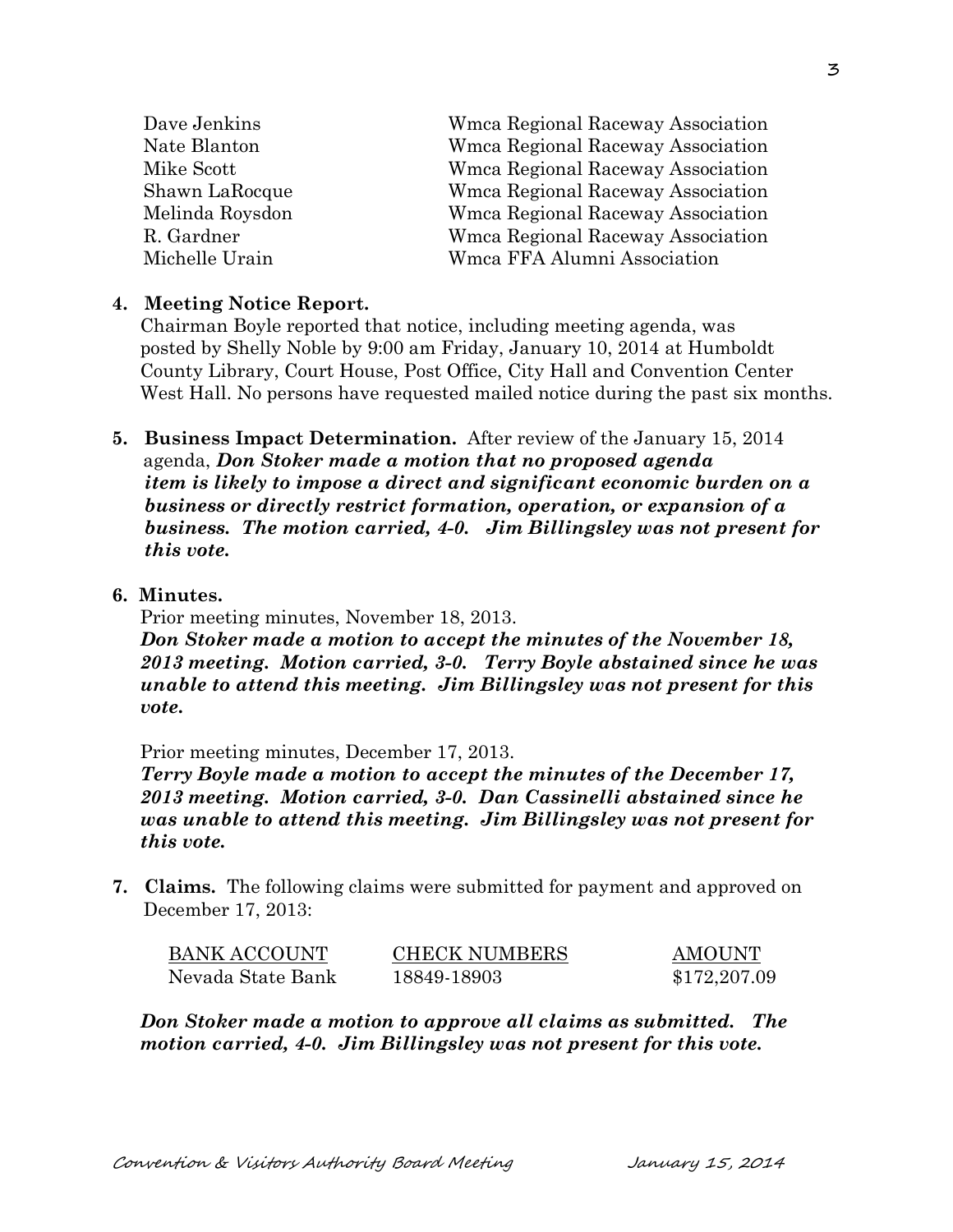#### **8. General Business.**

#### **8.1 Lynda Sugasa, Safe Haven Rescue Zoo, WH facility grant request, May 17, 2014, for possible action**

Lynda was unable to be here tonight and requested that this item be postponed until the February meeting. After a short discussion, board members agreed that this was a worthwhile event that they have supported for several years and there was no reason that they couldn't go ahead and take action on this agenda item. *Dan Cassinelli made a motion approving the WH facility grant in the amount of \$800 (\$600 for the building, \$200 to be used for other expenses) for the Safe Haven Rescue Zoo's Annual Fundraising Event to be held on May 17, 2014. Motion carried 4-0. Jim Billingsley was not present for this vote.*

Jim Billingsley arrived.

### **8.2 Barbara Duncan, Wmca FFA Alumni Scholarship Dinner, February 22, 2014, WH facility grant, for possible action** Since its inception, the Winnemucca FFA Alumni Association has been actively raising funds that are used for student scholarships and continuing education. This event is their largest fundraiser each year. *Don Stoker made a motion approving the WH facility grant in the amount of \$750 (\$600 building rental and \$150 kitchen rental) for the Wmca FFA Alumni Scholarship Dinner to be held February 22, 2014. Motion carried, 5-0.*

#### **8.3 Mike Scott, Wmca Regional Raceway Association, request for funding, for possible action**

Mike and Nate Blanton came before the board tonight to discuss their 2013 season and plans for 2014. They had a good racing season last year and were grateful for the support from this board for various projects. With their success in 2013 they were able to re-pay the loan made to them by WCVA before the end of the season. Last season's success is due, in large part, to the intermission entertainment that they provided. They found that people were coming for the entertainment and staying for the races. In 2014, WRRA is planning to host 2-day racing events with intermission entertainment. They have their dates set and entertainment is booked. They worked hard to make sure that these race dates don't conflict with other racing events in the area. An outline of these dates and the intermission entertainment was provided to board members. Tonight they would like to request funding in the amount of \$22,000. These funds would be used for radios, event advertisement and entertainment. Intermission entertainment would be motocross stunt performers and monster trucks. *Don Stoker made a motion approving Cooperative Funding for the Winnemucca Regional Raceway Association in the amount of \$22,000. Of this amount,*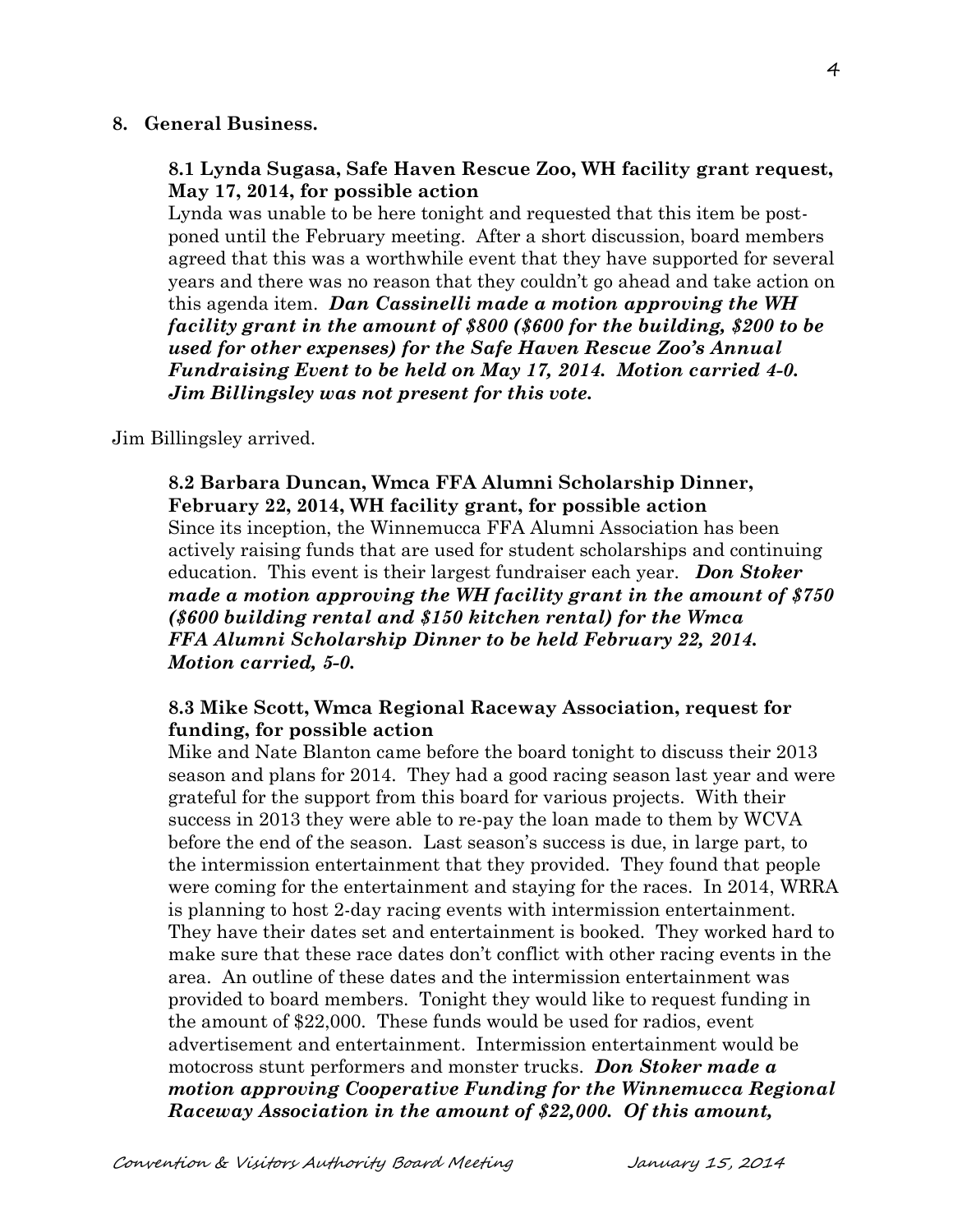### *\$11,000 will be a grant and \$11,000 will be a 5-year, no interest loan. Motion carried, 5-0.*

Rodd William Stowell had to leave the meeting.

# **8.4 Jeremy Crosby, Winnemucca Balloons, April 25-27, 2014, request for funding, for possible action**

Beginning in 2012, Winnemucca Balloons has produced a small hot air balloon event at the Winnemucca Sports Complex. During each of these two years the event had five hot air balloons participate. To attract the pilots here, Winnemucca Balloons must provide a motel room, propane and \$500 to each pilot. They have been able to cover these expenses by selling sponsorships locally. In addition to sponsors, the committee also raises funds with tethered balloon rides and the sale of related merchandise. For 2014, Winnemucca Balloons has been asked by the Nevada Sesquicentennial Committee to be one of the celebration events for our state's 150th birthday. As an official sesquicentennial event, they expect to attract 20 hot air balloons to their event in April. They do not have the funding necessary to cover motel rooms, propane and cash paid to pilots and are requesting \$10,000 (\$5,000 grant, \$5,000 underwriting) from the board tonight. To date, they have five balloons committed to come in April. The committee is confident that they can cover the majority of their expenses with the support of sponsors, etc. but are in need of funds right away in order to secure motel rooms for the pilots. Board members were hesitant to fund this event at the level they are requesting since it is pretty much a local event and will not generate enough room taxes to justify this amount. Even so, they praised this committee for their efforts in producing the event and their willingness to expand the event this year in hopes of attracting out-of-town visitors, in addition to locals, to enjoy the beauty of these balloons. *Don Stoker made a motion approving Cooperative Funding in the amount of \$10,000 for the Winnemucca Balloons hot air balloon event to be held April 25-27, 2014. \$3,000 of this amount will be a grant and \$7,000 is an underwriting. Motion carried, 4-0.* 

### **8.5 Dave Grashuis, Nevada All-Around Cow Horse Championship, July 11 & 12, 2014, request for funding, for possible action**

Dave and Martin Bunyard, who is listed on the next agenda item, are here together tonight to make their requests as they plan to produce their events on the same weekend in July. Initially, Dave had planned to produce the Nevada All-Around Cow Horse Championship that, in the past, was put on by Liz Younger. But since this agenda was posted, this has changed. He will be putting on a reined cow horse show but it will be different than Ms. Younger's event and is expected to attract more participants. It will be held in the outdoor arena at the Winnemucca Events Complex. Mr. Bunyard's cutting will be held in the indoor Event Center. By utilizing the entire facility, they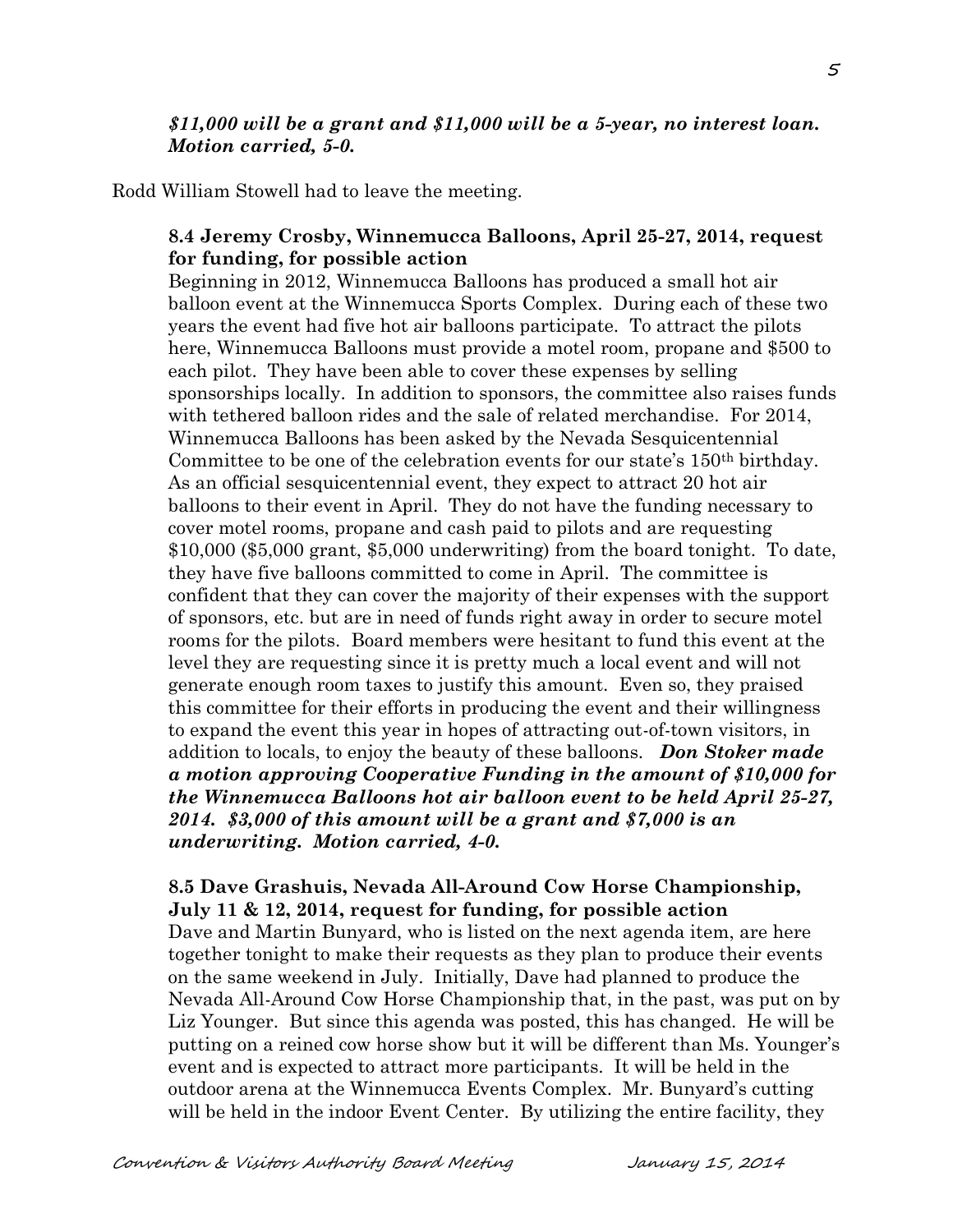hope to bring more people to town, plus their families and spectators. Dave is requesting \$8,000 and Martin is requesting \$10,000. All funds will go in to added money, which is a big factor that participants look at when they determine which events to attend. *Jim Billingsley made a motion to approve Cooperative Funding for G-M Productions event, a reined cow horse show (name of the event to be determined), to be held at the Winnemucca Events Complex July 11 & 12, 2014, in the amount of \$8,000. \$4,000 of this amount will be a grant, \$4,000 will be an underwriting. In addition to funding this event, Jim made a motion to approve Cooperative Funding for the Winnemucca Summer Cutting to be held July 11-13, 2014, at the Winnemucca Events Complex, in the amount of \$10,000. \$5,000 of the amount will be a grant, \$5,000 will be an underwriting. Motion carried 4-0.*

**8.6 Martin Bunyard, Winnemucca Summer Cutting, July 11-13, 2014, request for funding, for possible action** See item 8.5.

**8.7 Accommodations tax 9-month refund requests, for possible action, Crawford (\$783), Mohr (\$579), Scow (\$585), Kilwein (\$450), Zamora (\$495)**

*Terry Boyle made a motion to approve the accommodation tax 9-month refund requests for Kevin Crawford (\$783), Rufus Mohr (\$579), Tracy Scow (\$585), Leroy Kilwein (\$450), John Zamora (\$495). Motion carried, 4-0.*

### **9. Director's Report.**

#### **9.1 Financial reports on WCVA events**

Bank reconciliations for the Tri-County Fair and Ranch Hand Rodeo were included in the board packets for review.

### **9.2 East Hall marquee and awnings project, for possible action**

Kim would like to move forward with the improvements to the exterior of the East Hall, which were discussed several months ago. Since that time when new awnings over the sidewalk were discussed, Kim has become concerned that after a few months these awnings would become just one more location for pigeons to roost and make a mess with their droppings. This is exactly the problem we have now with the current façade. He has discussed his concerns with the YESCO representative and is now in favor of looking at installing lights on the side of the building facing Winnemucca Blvd., and possibly a continuation of the mural that is painted on the west side of the building. This is just one idea, but he would like to look at other options before moving forward with the awnings. The board agreed that Kim should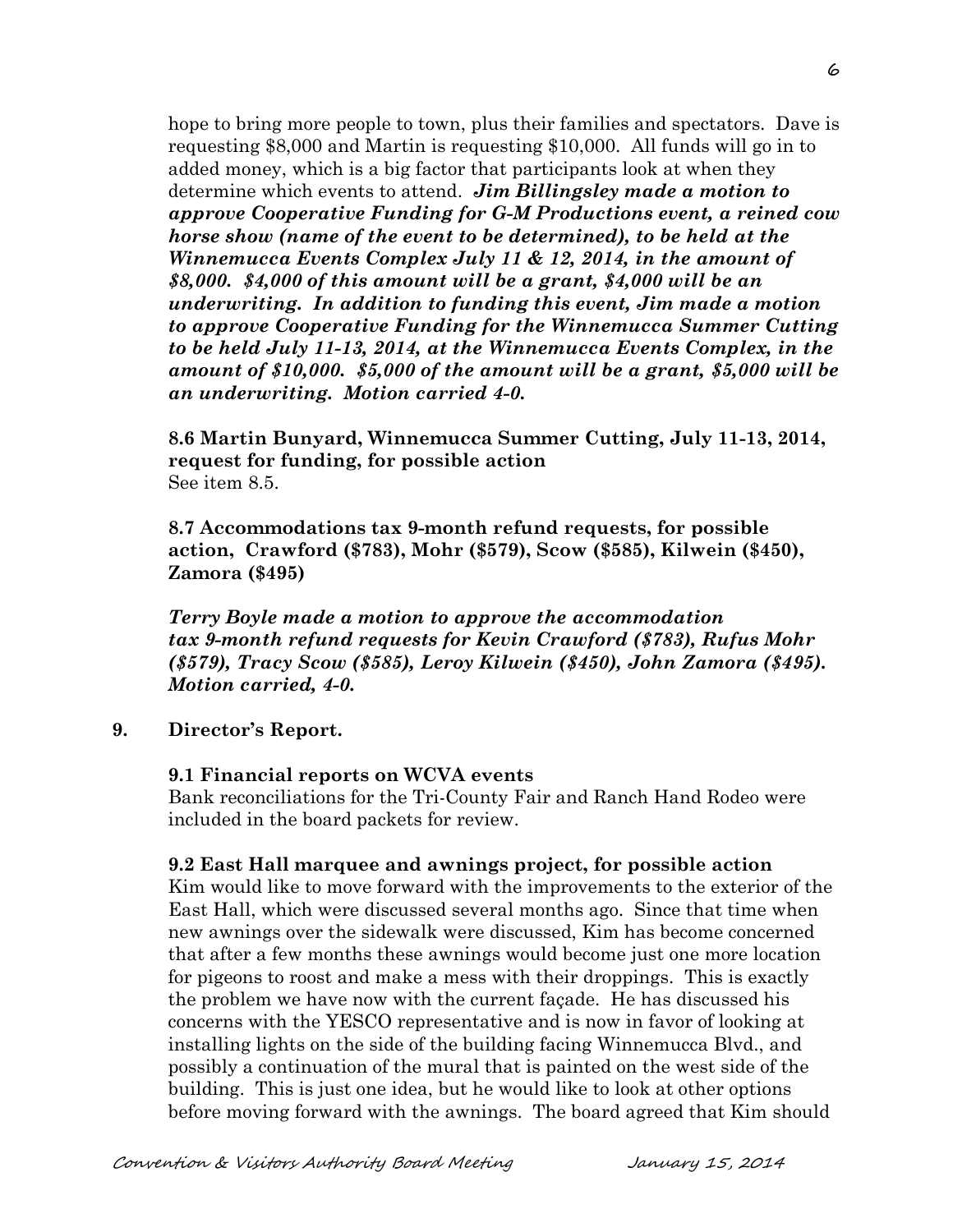move forward with securing proposals for the improvements to the exterior of the East Hall, which would include new marquees as well as the lighting/awnings mentioned above. Once Kim has some proposals, he will put this project on a future agenda for discussion and possible approval by this board.

#### **9.3 Special events update, for discussion only**

- Ranch Hand Rodeo This year is the  $25<sup>th</sup>$  anniversary of the Ranch Hand Rodeo and this will be promoted in our advertising. 3rd Street Bistro will be providing concessions at this year's event. The owner, Lori Ann Taylor, has some experience with concessions since she has provided concessions at the Sports Complex for the past couple of years but this will be a larger event then she is used to. Kim is helping her plan her food orders, personnel, etc.
- Tri-County Fair Concert Kim still has not received a contract on the entertainer that has verbally committed to our event. As soon as this is finalized, an announcement will be made.
- Mule Show & Races The Ag #3 Board has made the decision to no longer produce this event.
- Labor Day Rodeo As was reported last month, the Ag #3 Board was looking at alternatives to the rodeo due to increasing costs and continued decreasing attendance. At their meeting earlier this month this topic was, once again, discussed and no decision made since there still are those that do not want to lose the tradition that this rodeo represents. Kim hopes a decision will be made, one way or the other, at the February meeting.

### **10. Secretary and Counsel, Monthly report.**

### **10.1 Review monthly report, for discussion**

Report for December was reviewed by Bill.

### **10.2 Chamber of Commerce report, for discussion**

December 2013 Report was included in Bill's report.

# **10.3 Report on status of Gaming application for Charitable lottery for 2014 Run-A-Mucca, for discussion**

The application for a charitable lottery held as part of 2014 Run-A-Mucca has been submitted to the state and we should be receiving a response soon.

### **10.4 Ethics Law update, for discussion**

Bill's written report included the comment that that Board members remain exempt from annual Disclosure filing as public officials because they are not eligible to receive compensation over the \$6,000 Ethics Commission threshold. Actually, Fair & Rec Board members in counties with populations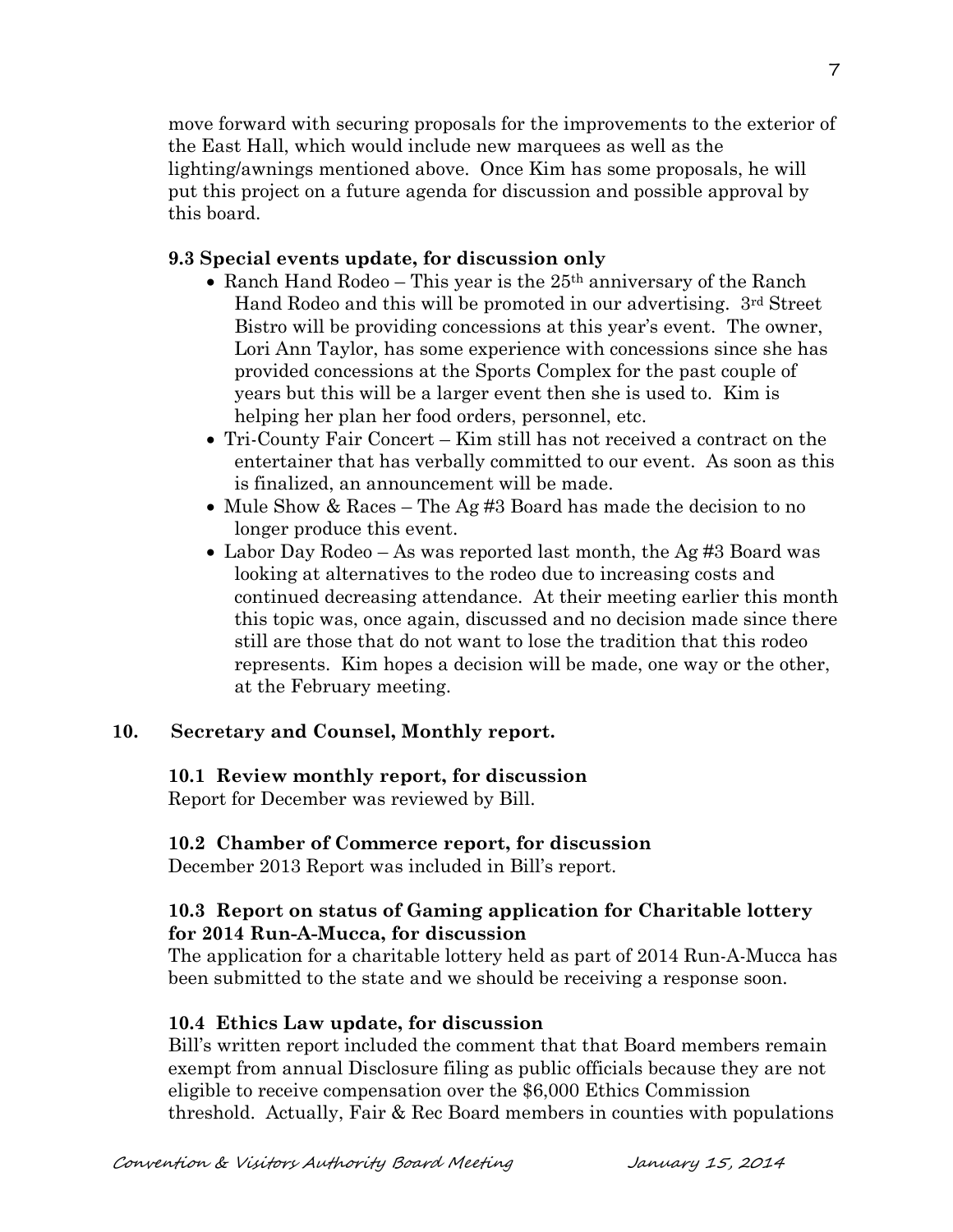under 100,000 are not authorized by state law to receive any compensation other than reimbursement of expenses. Additionally, the Board members' duty to file the Ethics acknowledgement is unchanged – the acknowledgement the business, hotel and motel reps filed at the beginning of their 2 year term on this Board in January 2013 is good for their entire 2 year term.

## **11. Board Administrator.**

### **11.1 December Financial Reports, for discussion**

Room tax amounts continue to decrease.

**11.2 Approval of FY 2013 Audit Report or authority to gather approval by phone on or before January 29, 2014, for possible action** The final audit package is not ready for this meeting but Kendall can provide a copy to each member later in the month and can discuss the audit with board members by phone and get their verbal approval of the report prior to the January 29, 2014 date that the audit is due to the state. Then in February a representative from Steele & Associates will present the audit in more detail to this board. *Don Stoker made a motion authorizing Kendall Swensen to call and confirm that WCVA board members have a copy of the WCVA FY 2013 audit report, have had their questions answered and accept this report. Motion carried, 4-0.*

### **12. Other Business.**

# **12.1 Nevada State Bank Investment of LGIP funds**

The transfer of funds from the LGIP to the NSB investments was completed. Kendall should have a report on this at the next meeting.

### **12.2 WCVA 2015 Budget**

The tentative 2015 WCVA budget must be discussed and approved at next month's meeting. Kim and Kendall will work to prepare this tentative budget and present it to the board. If there are any items that a board member would like included in this budget, please contact Kim or Kendall.

### **12.3 Meeting to discuss possible performing arts venue**

Jim was notified by Mayor Putnam that there will be a meeting tomorrow at 5:00 pm to discuss an artist's rendering of a performing arts/cultural center on the parking lot currently owned by WCVA on Melarkey Street, across from the Convention Center.

# **13. Regular Business. Next Meeting. The Board confirmed the next regular meeting date of Wednesday, February 19, 4:00 pm.**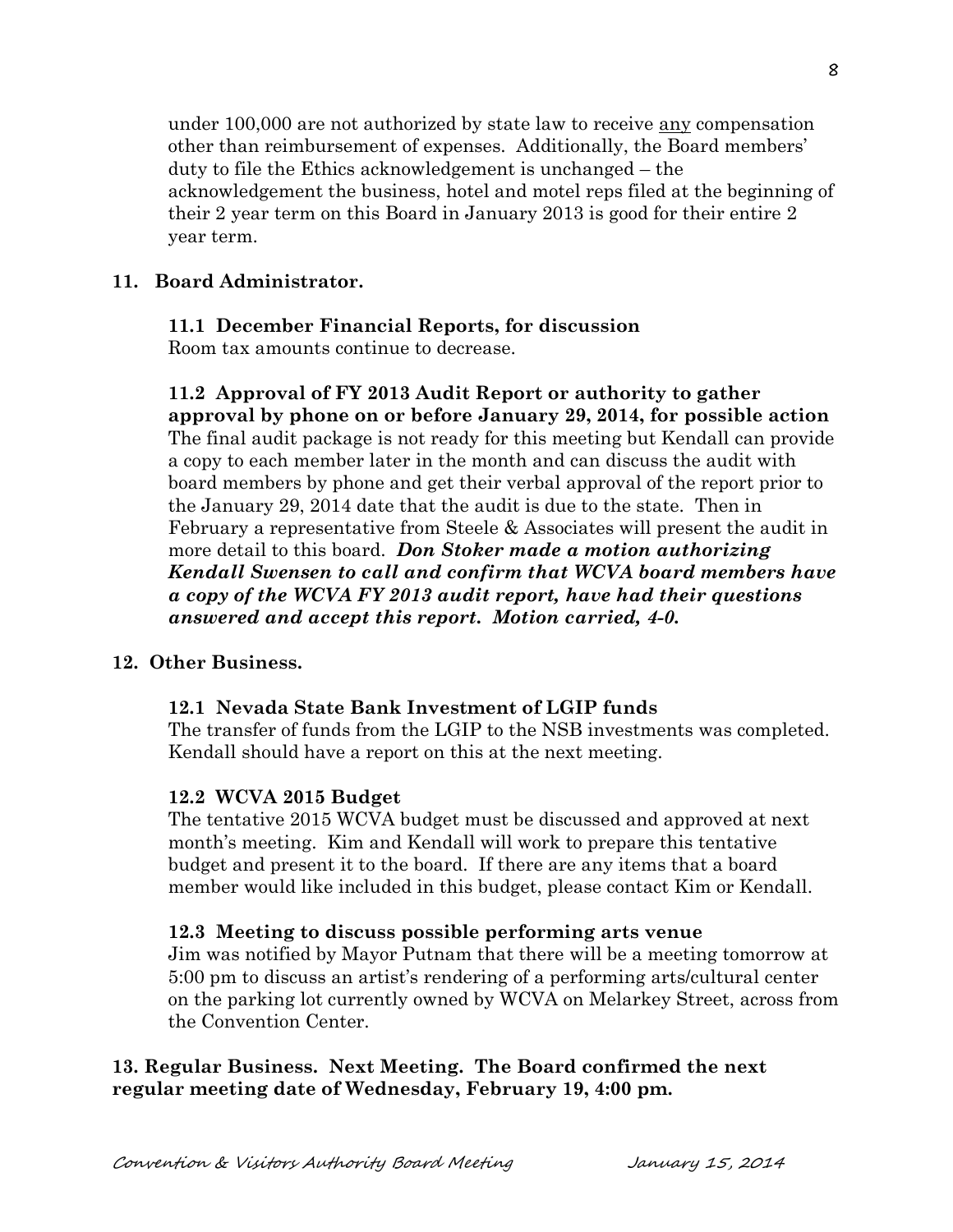# **14. Adjourn.** *Dan Cassinelli made a motion to adjourn this meeting.*

*Motion carried, 4-0.* The meeting was adjourned at 5:40 pm to the next regular meeting, or to the earlier call of the Chairman or to the call of any three (3) members of the Board on three (3) working days notice.

Respectfully submitted,

Shelly Noble

APPROVED ON \_\_\_\_\_\_\_\_\_\_\_\_\_\_\_\_\_\_\_\_\_\_\_\_\_\_\_\_, 2014

As written\_\_\_\_\_\_\_\_\_\_\_\_\_\_\_

As corrected \_\_\_\_\_\_\_\_\_\_\_\_\_ Winnemucca Convention & Visitors Authority Board

 $\_$  ,  $\_$  ,  $\_$  ,  $\_$  ,  $\_$  ,  $\_$  ,  $\_$  ,  $\_$  ,  $\_$  ,  $\_$  ,  $\_$  ,  $\_$  ,  $\_$  ,  $\_$  ,  $\_$  ,  $\_$  ,  $\_$  ,  $\_$  ,  $\_$  ,  $\_$  ,  $\_$  ,  $\_$  ,  $\_$  ,  $\_$  ,  $\_$  ,  $\_$  ,  $\_$  ,  $\_$  ,  $\_$  ,  $\_$  ,  $\_$  ,  $\_$  ,  $\_$  ,  $\_$  ,  $\_$  ,  $\_$  ,  $\_$  , Hotel Representative

TERRY BOYLE RODD WILLIAM STOWELL Chairman and Vice Chairman and Business Representative

DON STOKER JIM BILLINGSLEY Treasurer and Motel Representative City Representative

\_\_\_\_\_\_\_\_\_\_ \_\_\_\_\_\_\_\_\_\_\_\_\_\_\_\_\_\_\_\_\_\_\_

 $\mathcal{L}_\text{max}$  , and the contract of the contract of the contract of the contract of the contract of the contract of

DAN CASSINELLI County Representative